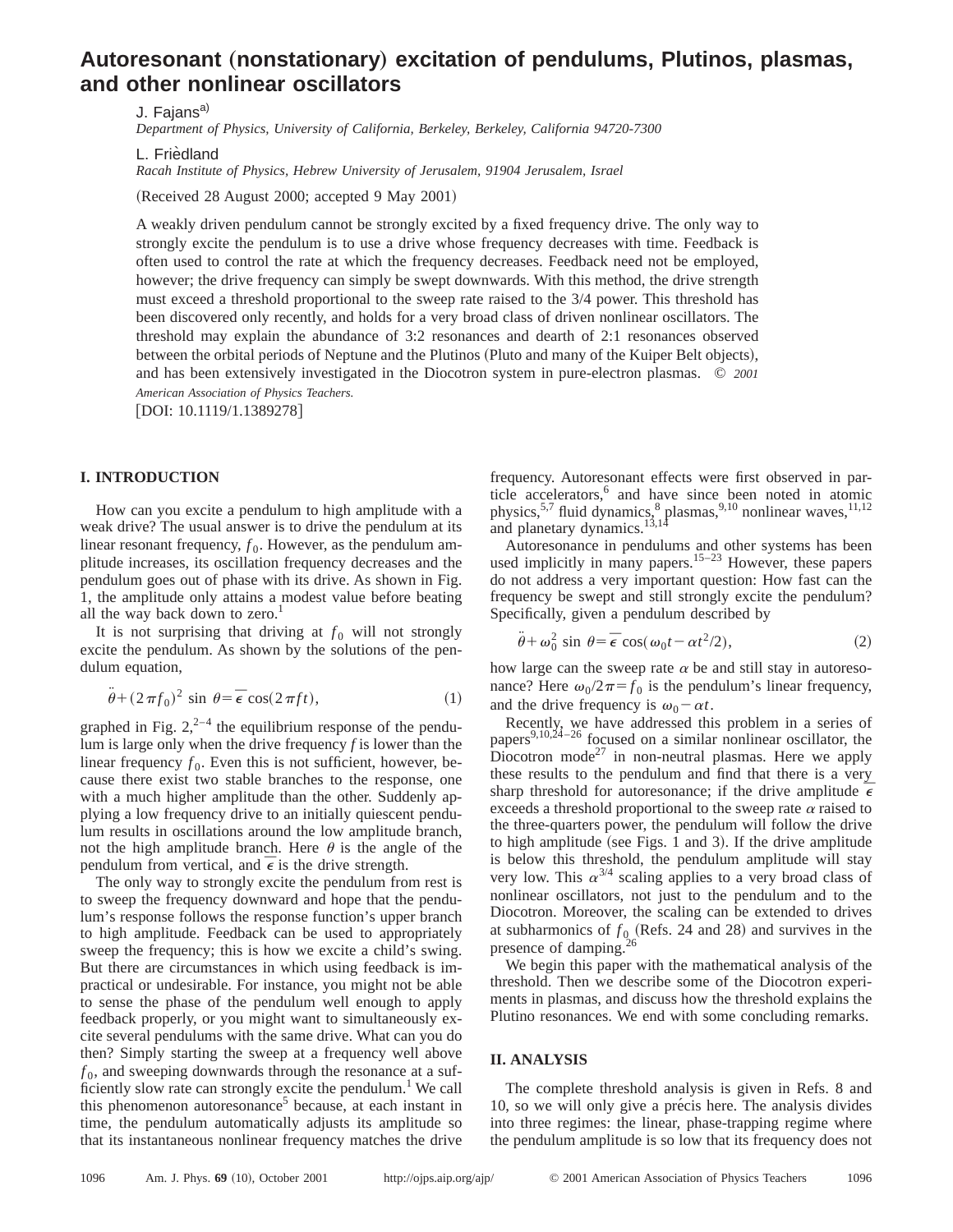

Fig. 1. The response of a pendulum to a drive sweeping at rate  $\alpha$ =0.001 for four different values of the drive strength  $\bar{\epsilon}$  (solid lines) and to a fixed frequency drive of strength  $\bar{\epsilon}$  = 0.1 (dashed line). The response to the  $\bar{\epsilon}$  = 0.01 drive is very small, and the response to the  $\bar{\epsilon}$ =0.0459 drive is only somewhat greater. However, the response to the  $\vec{\epsilon}$ =0.0460 drive, which is only 0.2% gerater than the  $\bar{\epsilon}$ =0.0459 drive, is large and results in the pendulum swinging over its top. The response to the  $\bar{\epsilon}$ =0.5 drive is qualitatively similar to the response to the  $\bar{\epsilon}$ =0.0460 drive. Clearly there is a sharp threshold near  $\bar{\epsilon}$ =0.0460. The oscillations in the  $\bar{\epsilon}$ =0.0460 curve are the manifestations of the pseudoparticle oscillations in the pseudopotential wells. These curves come from numerically simulating Eq. (2) with  $\omega_0 = 2 \pi$ . For clarity, the time scale for the fixed frequency curve (the dashed line) has been expanded by a factor of 10.

significantly deviate from  $f_0$ , the weakly nonlinear regime where we take only the lowest order amplitude correction to the frequency, and the strongly nonlinear regime where we must use the complete expression for the pendulum frequency. We will consider each regime in turn.

### **A. Linear, phase-trapping regime**

The pendulum will be in the linear regime from the time at which the drive is first applied,  $t = t_s < 0$ , to near the time at which the drive frequency crosses  $f_0$ , namely  $t \approx 0$ . Since the



Fig. 2. Equilibrium pendulum amplitude as a function of the drive frequency detuning  $\Delta\omega$ , defined by  $\omega = \omega_0 + \Delta\omega$  where  $\omega$  is the drive frequency. (For the swept drive used in this paper,  $\Delta \omega = -\alpha t$ .) Only the firstorder correction to the frequency is retained in this graph, so the equilibria come from solving for the steady amplitude solutions to the equation  $\ddot{\theta}$ +  $\omega_0^2$ ( $\theta - \theta^3$ /6) =  $\vec{\epsilon}$  cos[( $\omega_0 + \Delta \omega$ )*t*]. The two solid lines are stable equilibria, and the dashed line is an unstable equilibrium. Far from resonance, the low amplitude solutions reduce to the standard solutions of the linearized pendulum equation,  $\ddot{\theta} + \omega_0^2 \theta = \bar{\epsilon} \cos[(\omega_0 + \Delta \omega)t]$ . The high amplitude solutions comes from balancing the nonlinearities in the next order equation. The  $\theta^3$ term introduces the possibility, realized for large negative  $\Delta\omega$ , of three equilibria at a given  $\Delta\omega$ . For this figure, the drive strength is  $\bar{\epsilon}=2$  and  $\omega_0=2\pi$ .



Fig. 3. The numerically determined critical drive strength as a function of the sweep rate  $\alpha$  (dots) and the theoretical scaling from Eq. (24) (line) for  $\omega_0 = 2\pi$ . The numeric data are in excellent agreement with the theory. Experiments (Refs. 9 and 10) with the Diocotron mode in non-neutral plasmas have verified this scaling law over five orders of magnitude in  $\alpha$ .

system is effectively linear here, it reduces to a simple harmonic oscillator (SHO) subject to a swept frequency drive,

$$
\ddot{\theta} + \omega_0^2 \theta = \bar{\epsilon} \cos(\omega_0 t - \alpha t^2 / 2). \tag{3}
$$

This system was solved exactly in terms of complicated Fresnel sine and cosine functions by Lewis.<sup>29</sup> However, the behavior of the solution can be understood quite readily. Like any SHO, the sudden application of the drive excites a driven mode at the drive frequency and an undriven, homogeneous mode at the linear frequency. Assuming that the pendulum is initially quiescent, the two modes have equal and opposite amplitude, are proportional to the drive, and inversely proportional to the deviation  $\Delta \omega(t_s) = \omega(t_s) - \omega_0 = -\alpha t_s$  from the linear resonant frequency. Thereafter, just as in a steady state SHO, the amplitude of the driven mode continues to be approximately inversely proportional to  $\Delta \omega(t)$ . Consequently, the driven mode grows in proportion to 1/*t* as *t*  $\rightarrow$ 0. Remarkably, the homogeneous mode is not further excited by the sweeping frequency.

The net motion of the pendulum is the sum of the phaselocked driven mode and the free-running homogeneous mode. Initially, the net motion will not be phase locked because the amplitudes of the two modes are comparable. But since the driven mode amplitude grows while the homogeneous mode amplitude is constant, the driven mode will soon dominate, and the net pendulum motion phase locks to the drive.

#### **B. Weakly nonlinear regime**

In the weakly nonlinear regime, we need to retain the lowest order amplitude correction to the pendulum frequency. The set of weakly nonlinear equations describing our adiabatically driven pendulum can be derived as follows. We begin by replacing sin  $\theta$  by its truncated expansion in Eq.  $(2)$ :

$$
\ddot{\theta} + \omega_0^2 \left( 1 - \frac{\theta^2}{6} \right) \theta = \bar{\epsilon} \cos(\psi) = \bar{\epsilon} \text{ Re}(e^{i\psi}), \tag{4}
$$

where  $\psi = \omega_0 t - \alpha t^2/2$  is the driving phase. Then we seek solutions of Eq.  $(4)$  of the form

$$
\theta = a \cos \varphi = \text{Re}(ae^{i\varphi}),\tag{5}
$$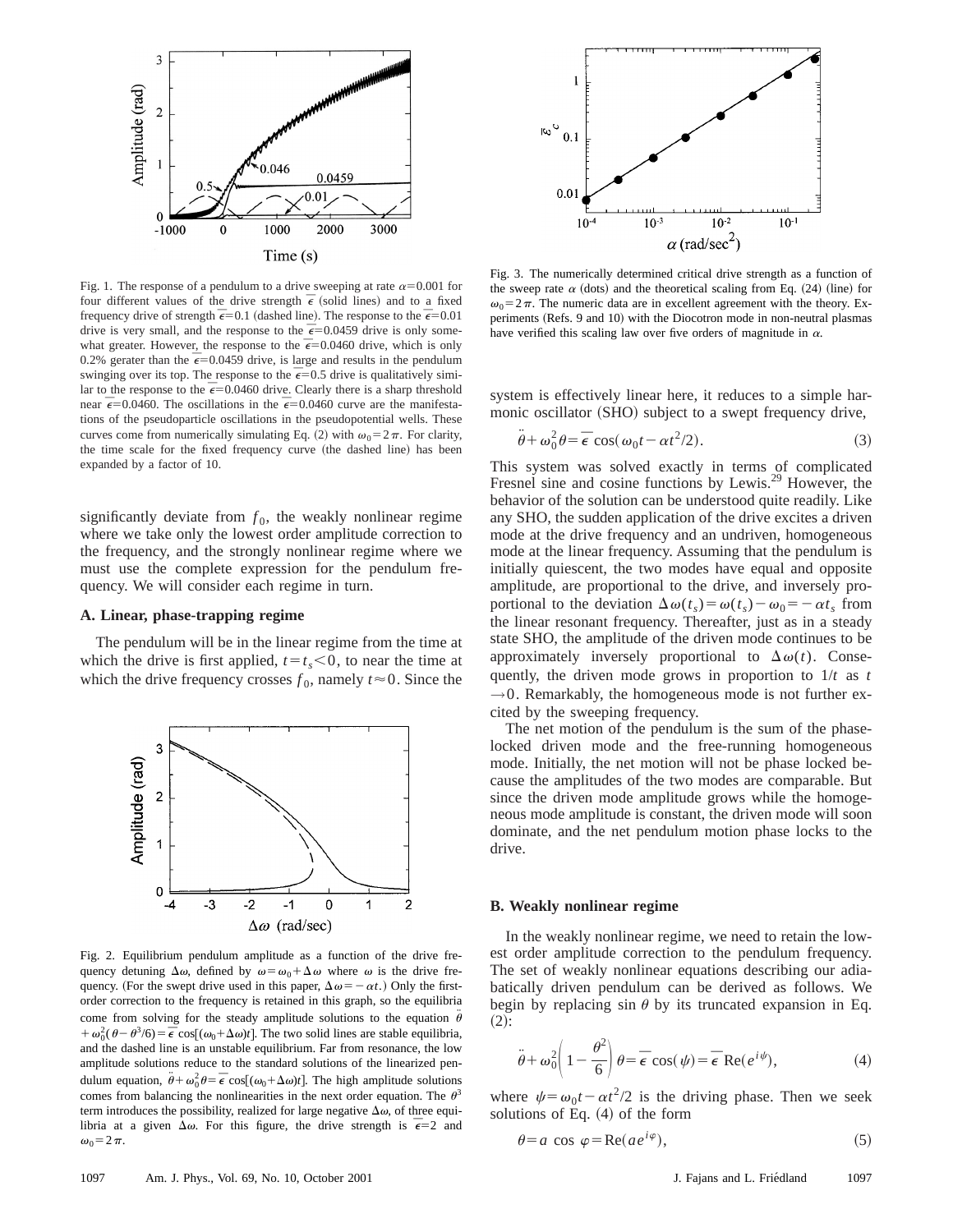where  $a(t)$  is the real amplitude, and  $\varphi(t)$  is the phase of the pendulum, and we have neglected higher harmonics (i.e., the terms with  $e^{2i\varphi}$ ,  $e^{3i\varphi}$ , etc.) By differentiating Eq. (5), we find

$$
\ddot{\theta} \approx \text{Re}[2i\dot{\varphi}\dot{a} + i\ddot{\varphi}a - \dot{\varphi}^2a)e^{i\varphi}], \tag{6}
$$

and by cubing Eq.  $(5)$ 

$$
\theta^3 \approx \text{Re}\left(\tfrac{3}{4}a^3 e^{i\varphi}\right),\tag{7}
$$

where we have neglected the  $\ddot{a}$  term in Eq.  $(6)$  (slow amplitude assumption) and kept the first harmonic term only in Eq.  $(7)$ . With these approximation, Eq.  $(4)$  becomes

$$
2i\dot{\varphi}\dot{a} + i\ddot{\varphi}a - \dot{\varphi}^2a + \omega_0^2(1 - \frac{1}{8}a^2)a = \bar{\epsilon}e^{i(\psi - \varphi)}.
$$
 (8)

On separating the real and imaginary parts in the last equation, we obtain

$$
\frac{d(a^2\dot{\varphi})}{dt} = a(2\dot{\varphi}\dot{a} + \ddot{\varphi}a) = -\,\overline{\epsilon}a\,\sin\Phi,\tag{9}
$$

and

$$
\omega_0^2 - \dot{\varphi}^2 = \omega_0^2 \frac{a^2}{8} + \frac{\bar{\epsilon}}{a} \cos \Phi,\tag{10}
$$

where the phase mismatch is defined as  $\Phi = \varphi - \psi$ . Next we assume that the system is nearly in resonance, i.e., that the pendulum frequency is close to the linear frequency,  $\dot{\varphi} \approx \omega_0$ . Then  $\omega_0^2 - \dot{\varphi}^2 \approx 2 \omega_0 (\omega_0 - \dot{\varphi})$ , and Eqs. (9) and (10) can be rewritten as:

$$
\dot{a} = -\frac{\bar{\epsilon}}{2\omega_0} \sin \Phi,\tag{11}
$$

$$
\dot{\Phi} = \omega_0 - \frac{\omega_0}{16} a^2 - \dot{\psi} - \frac{\bar{\epsilon}}{2a\omega_0} \cos \Phi.
$$
 (12)

Finally we define the action variable  $I = a^2/2$ , and the weakly nonlinear frequency of the pendulum  $\Omega(I) = \omega_0 - \omega_0 a^2/16$  $=\omega_0(1-\beta I)$ ,  $(\beta=1/8)$  and substitute the driving frequency  $\dot{\psi} = \omega_0 - \alpha t$ , arriving at<sup>30</sup>

$$
\frac{dI}{dt} = -2\epsilon I^{1/2} \sin \Phi,\tag{13}
$$

$$
\frac{d\Phi}{dt} = \Omega(I) - \omega_0 + \alpha t - \epsilon I^{-1/2} \cos \Phi,
$$
\n(14)

where  $\epsilon = \bar{\epsilon}/(\sqrt{8}\omega_0)$  is the normalized drive strength.

It should be mentioned that the expression  $I = a^2/2$  is just the small amplitude limit of the normalized action variable frequently used in describing nonlinear oscillators. More generally, the normalized action, in our case, is defined as

$$
I = \frac{1}{2\pi\omega_0} \oint \dot{\theta} \, d\theta,\tag{15}
$$

where the integration is over one period of oscillation of the unperturbed pendulum. The action *I* is a measure of the energy in the system, and, in combination with another variable called the "angle,"  $\Theta$ , is used to replace the phase space variables  $(\theta, \dot{\theta})$  in studying nonlinear oscillators. The  $(I, \Theta)$ representation is very convenient in studying weak perturbations of oscillators because the unperturbed motion in  $(I,\Theta)$ variables is extremely simple, i.e.,  $I =$ const and  $\Theta = \Omega(I)t$ . Furthermore, the structure of Eqs.  $(13)$  and  $(14)$  is also preserved in a general nonlinear case, with  $\Phi$  representing the phase mismatch  $\Theta - \psi$ , and  $2I^{1/2}$  and  $I^{-1/2}$  in the interaction terms in these equations replaced by some function *V*(*I*) and *dV*/*dI*, respectively.

Equations  $(13)$  and  $(14)$  are easy to interpret. If the drive is turned off  $(\epsilon=0)$ , the action will be constant, and the phase mismatch  $\Phi$  will advance appropriately. When the drive is on  $(\epsilon \neq 0)$ , the action will increase or decrease depending on whether or not the pendulum is in phase or out of phase with the drive. The rate at which the action changes depends on the action itself, because the work done per cycle depends on the pendulum amplitude. Likewise the drive can ''drag'' the phase mismatch. When the pendulum amplitude is large, it is difficult for the drive to change the pendulum angle quickly, but when the pendulum amplitude is small, the drive can change the pendulum angle readily. Consequently, the rate of change of the phase mismatch is inversely proportional to (the square root of) the action.

The pendulum enters the weakly nonlinear regime from the linear regime at about  $t=0$ . From the results of Sec. II A, we know that the system is phase locked at this time, so  $\Phi$ starts out near  $\pi$ . If the system is to stay in autoresonance, it must stay phase locked and  $\Phi$  must remain near  $\pi$ . Otherwise, the phase between the pendulum and its drive would stray and the drive would not be effectively coupled. If  $\Phi$  is to stay near  $\pi$ , the right-hand side of Eq. (14) must be close to zero. This requirement will be met if

$$
0 = \alpha t - \beta \omega_0 I_0 + \frac{\epsilon}{I_0^{1/2}},\tag{16}
$$

where we have defined the action to be within a small deviation  $\Delta$  of the equilibrium action  $I_0$ ,  $I = I_0 - \Delta$ . Note that  $I_0$  is a slow function of time: The action grows as time increases and the drive frequency gets further and further from the linear resonant frequency. This equation is identical to the standard equation used to find the nonlinear response of a pendulum, and its solution is plotted in Fig. 2.

Since  $I_0$  is a slow function of time, we can expand the system  $[Eqs. (13)$  and  $(14)]$  around the instantaneous value of  $I_0$ , yielding two new equations:

$$
\dot{\Delta} = 2\,\epsilon\,\sqrt{I_0} \, \sin \Phi + \frac{\alpha}{S},\tag{17}
$$

$$
\dot{\Phi} = S\Delta,\tag{18}
$$

where  $S = \beta \omega_0 + \epsilon/2I_0^{3/2}$ . Note that *S* is a function of time through  $I_0$ . Together, these two equations form a Hamiltonian system with

$$
H(\Phi, \Delta) = S\Delta^2/2 + V_{\text{pseudo}}(\Phi),\tag{19}
$$

where

$$
V_{\text{pseudo}}(\Phi) = 2\epsilon I_0^{1/2} \cos \Phi - \frac{\alpha}{S} \Phi. \tag{20}
$$

Thus, the system reduces to a pseudoparticle of slowly varying effective mass 1/*S* moving in a slowly varying pseudopotential well.

The pseudopotential,  $V_{pseudo}$ , looks like a tilted series of potential wells (see Fig. 4). Near  $t=0$ , we know that the system is phase locked and  $\Phi$  is near  $\pi$ ; for this to remain true, the pseudoparticle must be trapped at the bottom of one of the potential wells. If the pseudopotential and the effective mass change slowly, and the wells continue to exist, the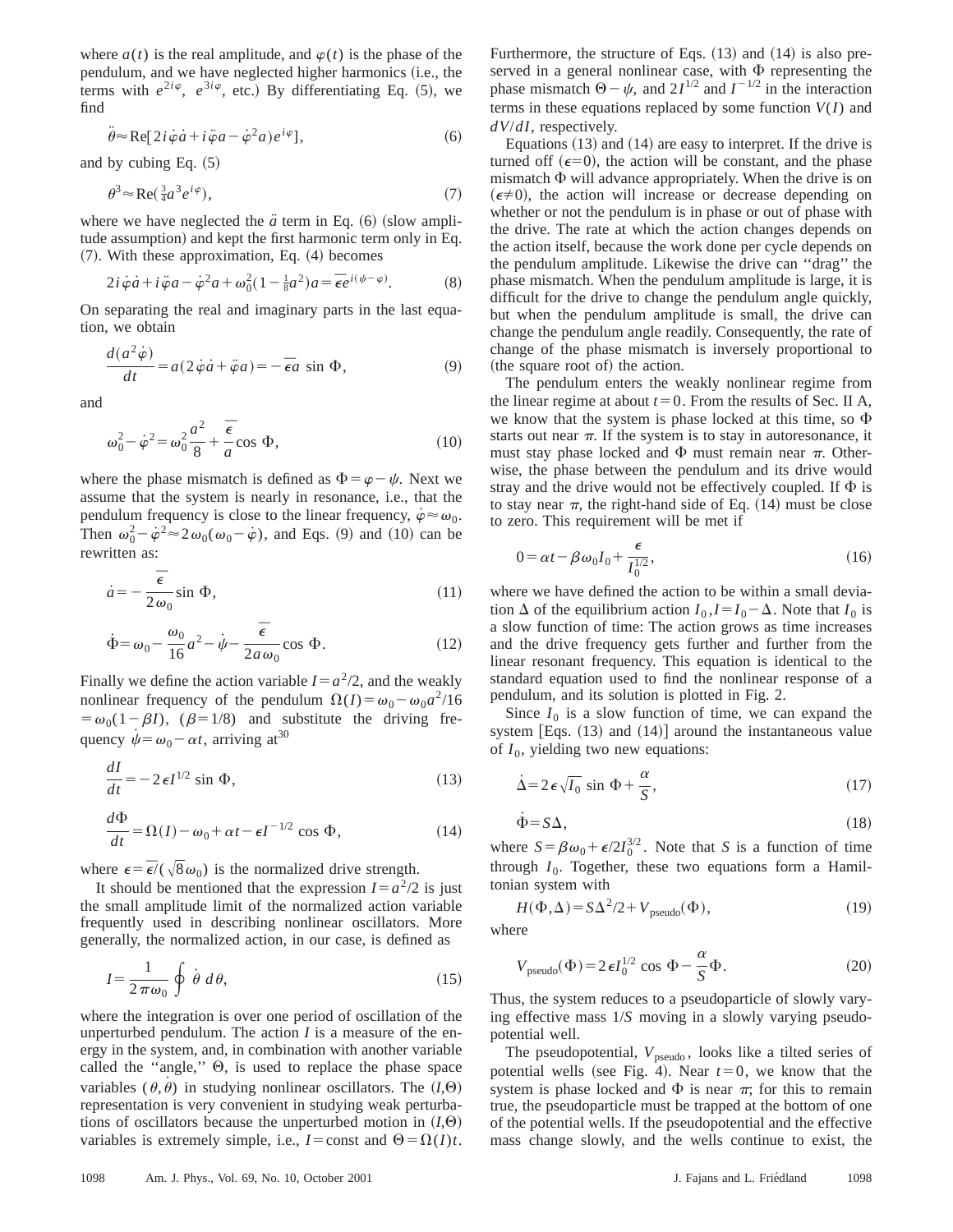

Fig. 4. Critical (dashed line) and typical above-threshold (solid line) normalized pseudopotentials  $V_{\text{pseudo}}/2\epsilon I_0^{1/2} = \cos \Phi - \gamma \Phi$  as a function of the phases-lip  $\Phi$ , where  $\gamma = \alpha/2\epsilon I_0^{1/2}S$ . The critical pseudopotential, defined by Eq. (21), occurs when  $\gamma=1.0$ .

pseudoparticle will stay trapped at the bottom of the well as time advances. The phase mismatch  $\Phi$  will stay near zero, the equilibrium action will continue to satisfy Eq.  $(16)$ , and the system will stay in autoresonance. However, the pseudopotential wells will only exist if the pseudopotential tilt is less than the well depth, i.e., if

$$
2\epsilon I_0^{1/2} > \alpha/S.
$$
 (21)

If this condition is not met, the wells will disappear, the pseudoparticle will escape, phase locking will be lost, and the system will not stay in autoresonance.<sup>1</sup> By differentiating the quantity  $SI_0^{1/2}$  (remember that *S* is itself a function of  $I_0$ ), it is easy to show that there is a critical action at which condition  $(21)$  is most difficult to satisfy and the wells are most likely to disappear,

$$
I_{0\text{crit}} = \left(\epsilon/\beta \omega_0\right)^{2/3}.\tag{22}
$$

If the system makes it past this critical action, the wells will be retained effectively forever, and the system will grow to high amplitude. Thus, replacing  $I_0$  with  $I_{0\text{crit}}$  in Eq. (21) yields the minimum drive amplitude for which the system stays in autoresonance:

$$
\epsilon_c = \frac{1}{\sqrt{\beta \omega_0}} \left(\frac{\alpha}{3}\right)^{3/4} \tag{23}
$$

or

$$
\overline{\epsilon}_c = 8\sqrt{\omega_0} \left(\frac{\alpha}{3}\right)^{3/4}.\tag{24}
$$

This threshold has been verified numerically (see Figs. 1 and 3) and, for the non-neutral plasma Diocotron mode, experimentally.<sup>9,10</sup>

For most system parameters,  $I_{0\text{crit}}$  is quite small. For  $\epsilon$ near the critical value [Eq.  $(23)$ ],  $I_{0\text{crit}}$  is approximately  $(1/\beta)(3N)^{-1/2}$ , where  $N = \omega_0^2/\alpha$  measures the number of cycles in the sweep, so  $I_{0\text{crit}}$  is indeed small for any reasonable sweep rate. Consequently, whether or not the system stays in autoresonance is determined at very low pendulum amplitude. Thus, the assumptions made at the beginning of this section, that we need only take the first-order terms in the action-angle equations, and that only the first-order correction to the linear frequency is important, are valid. More importantly, we can generalize our results to *any* driven nonlinear oscillator whose nonlinear frequency dependence reduces to  $\omega = \omega_0(1+\beta I)$  for small *I*, i.e., when the equation of motion reduces to

$$
\ddot{\theta} + \omega_0^2 (\theta + a \theta^2 + b \theta^3) = \bar{\epsilon} \cos(\omega_0 t - \alpha t^2 / 2). \tag{25}
$$

For the pendulum,  $\beta = 3b/4 - 5a^2/6$ .<sup>31</sup> If  $a=0$ , Eq. (25) is called the Duffing equation, and is the low amplitude description of many physical systems. Systems that reduce to the Duffing equation are very common because the ''Duffing" term,  $b\omega_0^2\theta^3$ , is the first symmetric nonlinearity. Thus any system whose potential goes like  $U(\theta) = \bar{a}\theta^2 + \bar{b}\theta^4$  $+ \cdots$ , where  $\bar{a}$  and  $\bar{b}$  are constants, will reduce to a Duffing oscillator at low amplitude. The pendulum, the Diocotron (Sec. III),<sup>27</sup> many mechanical systems,  $16-20$  galvanometers,  $15$ electronic oscillators, $21$  etc., all reduce appropriately. Some two-dimensional systems, like the Neptune–Plutinos systems (Sec. IV), also reduce appropriately.

#### **C. Strongly nonlinear regime**

In the strongly nonlinear regime the action becomes large, and the small  $I$  assumption used to derive Eqs.  $(13)$  and  $(14)$ is not strictly valid. Nonetheless, computer simulations of the original equation of motion  $[Eq. (2)]$  and analysis of the corresponding action-angle evolution equations $32$  confirm that the phase locking in the system continues, and the frequency of the oscillator decreases (i.e., its oscillation amplitude grows) to approximately match that of the drive, until the pendulum swings over the top. This usually happens before the drive frequency reaches zero, as the small oscillations around the equilibrium action will be sufficient to drive the pendulum over.

Intuition might lead one to believe that the drive amplitude would have to increase eventually to excite the pendulum to very high amplitude; perhaps the most remarkable aspect of the strongly nonlinear regime is that the drive amplitude can be *decreased* when the pendulum amplitude is large. This follows from the decreasing pseudopotential tilt once past the critical action, which makes the wells effectively deeper. Thus the drive can be decreased while still maintaining the wells.

### **III. AUTORESONANCE IN THE DIOCOTRON MODE IN PURE-ELECTRON PLASMAS**

Consider a column of electrons that is aligned along a strong magnetic field **B**, and confined within a conducting cylindrical wall. If the column is displaced from the cylindrical wall axis, it will orbit around the axis. This oscillation is called the Diocotron mode, $27$  and is found in electron beams in accelerators and in ''pure-electron plasmas'' confined in Malmberg–Penning traps (Fig. 5). Understanding the Diocotron has been crucial to understanding charged plasmas, and dozens of papers have been published on the subject. The Diocotron oscillation comes about because of an interaction between the electron column and its image. At any given instant, the electron column **EÃB** drifts azimuthally in the electric field  $\bf{E}$  of the image. (See Fig. 6. An electron subjected to crossed **E** and **B** fields will move perpendicular to both fields, hence the name **EÃB** drift. The physics of the drift is simple: The electron is accelerated antiparallel to **E**, but the Lorentz force from **B** pushes the electron sideways. The net motion is a cycloid whose center moves at velocity **EXB**.) The image moves with the column,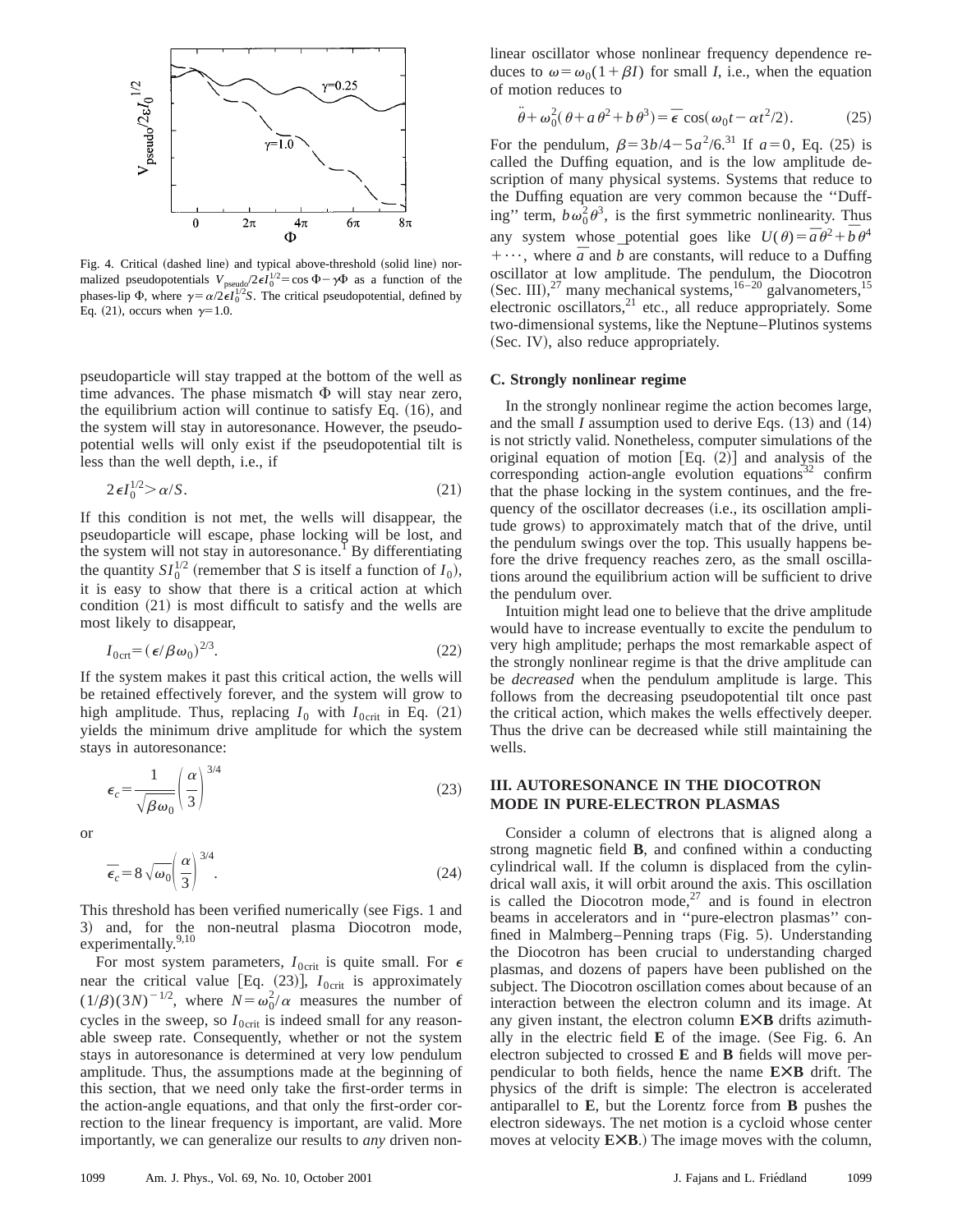

Fig. 5. Malmberg–Penning trap geometry. Electrons are confined axially by negatively biasing the end cylinders, and radially by a strong axial magnetic field. The electrons are emitted from the filament, and loaded into the trap by temporarily grounding the left cylinder. Details of the trap operation can be found in Ref. 37.

so the net column motion is to orbit around the wall axis. The distance off axis is a measure of the amplitude of the oscillation. The image electric field gets stronger nonlinearly as the column approaches the wall, so the oscillation frequency increases with amplitude, following the equation

$$
\omega = \frac{\omega_0}{1 - r^2},\tag{26}
$$

where  $\omega_0$  is the linear frequency of the mode, and *r* is the suitably normalized oscillation amplitude. The oscillation is very robust, and very lightly damped; the column can orbit the trap hundreds of thousands of times.

At low amplitude  $(r \text{ small})$  the Diocotron reduces to a Duffing oscillator. It is easy to drive the Diocotron by impressing an oscillating voltage on an azimuthal section of the wall. By starting at a frequency below the linear frequency, and sweeping the frequency upwards, the Diocotron can be grown autoresonantly<sup>9,10,24-26</sup> to so large an amplitude that the electron column hits the wall. As shown in Fig. 7, the system obeys the sweep rate threshold scaling law Eq.  $(24)$ over five orders of magnitude. Many other aspects of the autoresonant theory presented here have been tested with the Diocotron, including the behavior in the linear regime, the existence of the pseudopotential wells, and the possibility of lowering the drive strength once in the strongly nonlinear regime.



Fig. 6. End view of the Malmberg–Penning trap showing the confining wall at *R*, the electron column a distance *r* from the trap center, the electron column image, the image electric field **E**, and the Diocotron drift at frequency *f*. The mode is detected by monitoring the image charge on the pickup sector  $V_{\theta}$  and driven by applying a voltage to the drive sector  $V_{D}$ . Further details are given in Ref. 10.



Fig. 7. Critical Diocotron drive amplitude vs sweep rate  $\alpha/2\pi$ . Measured results  $(•)$ , and theoretical prediction from Eq.  $(24)$  (solid line). For more information, see Ref. 10.

#### **IV. THE PROBLEM OF PLUTINOS**

The autoresonance phenomenon and the threshold for capture into resonance described in Sec. II B can be found in more complicated dynamical systems. One of the most remarkable examples is found in Nature in relation to early evolution of the trans-Neptunian region<sup>33</sup> of the solar system. In contrast to the nonlinear pendulum, the Keplerian twobody (Sun–planet) problem has two degrees of freedom and yields elliptical orbits in a plane, given, in polar coordinates  $(r, \varphi)$ , by the equation  $a/r = 1 + e \cos \varphi$ , where *e* is the eccentricity of the orbit. It is well known that most planets in the solar system move roughly in one plane (the ecliptic) on nearly circular orbits with eccentricities  $e$ <0.09. A notable exception is Pluto, the most distant planet in the solar system, which has a very eccentric orbit  $(e=0.25)$  and a semimajor axis of about 39 AU. Furthermore, Pluto is observed to be in a 3:2 resonance with Neptune, i.e., Pluto completes two rotations around the Sun during the time Neptune completes three rotations. According to present understanding, this peculiar synchronization has existed since the planetary formation several billion years ago.

Pluto is not the only trans-Neptunian body in the solar system. There exist a large number of smaller masses (estimated number of  $\sim$ 100,000) which comprise the Kuiper Belt, a disk-shaped region at distances roughly between 35 and 100 AU from the Sun  $(1 \text{ AU})$  is the distance between the Earth and the Sun). Remarkably, about one-third of presently observed Kuiper Belt objects (KBOs) are also engaged in the 3:2 resonance with Neptune (these objects resemble Pluto and, thus, are called Plutinos) and also have very eccentric orbits  $0.1 \le e \le 0.35$ .<sup>34</sup> How one can explain this anomaly? What is the origin of orbital eccentricity of the resonant trans-Neptunian objects?

It is now widely accepted that the resonances in the Plutino orbits are the result of Neptune's orbit migration during the last stage of planetary formation. Neptune's radius  $r_N$ experienced a slow increase (by roughly 30% during some time) due to some migration mechanism, and its orbital frequency decreased concomitantly. The force exerted by the orbiting Neptune acted as a quasi-periodic drive on the Plutinos, passing through, and capturing many of them in resonance, $35$  just as the pendulum phase locks to its drive as described in Sec. II A. Beyond the trapping stage, as Neptune's radius continued to increase, the Plutinos entered au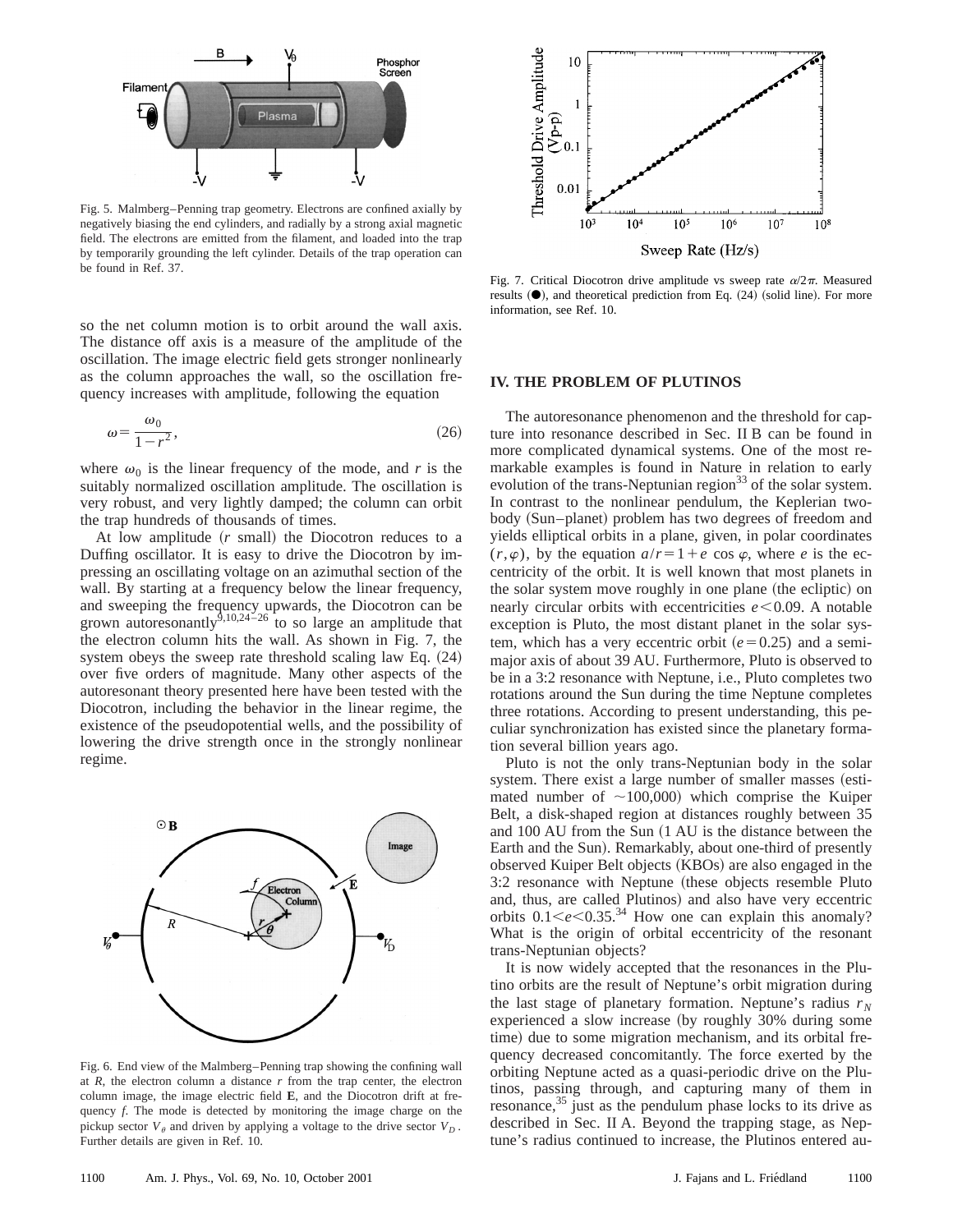toresonance and their initially circular orbits developed growing radial oscillations, i.e., became increasingly eccentric (see the orbit equation above).

The theory of migrating planets explained a number of important features observed today, such as the distribution of eccentricities of Plutinos in the Kuiper belt, for example. Nevertheless, the early theory<sup>36</sup> could not explain the dearth of KBOs in the similar, 2:1 resonance with Neptune. These early calculations yielded similar populations of 3:2 and 2:1 resonances. Astronomical observations, on the other hand, showed almost no 2:1 resonant KBOs. The dearth of 2:1 resonant KBOs was one of the main remaining questions of the resonant KBO capture theory, with a possible explanation given only recently. $^{14}$  The explanation is related to the issue of threshold for capture into resonance. We have shown that the governing equations describing orbital evolution of a KBO in the field of slowly migrating Neptune can be described by the reduced system of evolution equations identical to Eqs. (13) and (14), where *I* is replaced by  $e^2$ , while  $\Phi$ represents the phase mismatch between the rotating Neptune and the KBO. In the  $(j+1): j$  autoresonance,  $(j+1)\Omega$  $\approx j\omega_N(t)$ , where  $\Omega$  is the Keplerian frequency of the trapped KBO and  $\omega_N(t)$  is the slowly varying frequency of migrating Neptune. Each resonance has a different coupling constant  $\epsilon$ [see Eqs.  $(3)$  and  $(4)$ ] and, thus, yields different Neptune migration time scale  $t^{\text{mig}} = r_N (dr_N/dt)^{-1}$  thresholds for trapping into resonance. We have calculated these thresholds $^{14}$ and found that  $t_{\text{th}}^{\text{mig}}=2\times10^6$  and  $2\times10^7$  yr for capturing into 3:2 and 2:1 resonances, respectively. The order of magnitude difference between the thresholds is due to the Sun's rotation around the Sun–Neptune center of mass. Inclusion of this rotation required analysis of the associated three-body problem, but affected the time scale for capture into 2:1 resonance *only*, lowering the corresponding value of  $\epsilon$  significantly, thus increasing the threshold time scale by one order of magnitude. Therefore, if the actual migration time scale of Neptune is between  $2 \times 10^6$  and  $2 \times 10^7$  yr, a large fraction of the KBOs would be captured into 3:2 resonance and none into 2:1 resonance, as observed in present solar system. Thus, these arguments allow us to find accurate bounds on the time scales involved in the early stage of the evolution of the solar system on the bases of present astronomical observations, and to discard slower Neptune migration models.

### **V. CONCLUSIONS**

We have shown that a swept-frequency drive can strongly excite a pendulum. The initial drive frequency must be above the pendulum's linear frequency. The pendulum will phase lock to the drive while the drive frequency is still above the linear frequency. If the pendulum remains locked to the drive past a critical drive frequency, the pendulum will be strongly excited as the drive continues to sweep downwards. In this circumstance, the pendulum's amplitude will automatically adjust itself so that the pendulum's nonlinear frequency will match the drive frequency: hence the name autoresonance. The pendulum will remain locked to the drive only if the drive strength exceeds a threshold proportional to the sweep rate  $\alpha$  raised to the 3/4 power [Eq. (23)]. The critical point occurs at a frequency which is only slightly lower than the linear frequency, where the pendulum amplitude is still quite low. Because the critical point occurs at such a low amplitude, only the lowest order corrections to the frequency are relevant, and the pendulum can be considered to be a Duffing

oscillator  $[Eq. (25)]$ . Many if not most nonlinear oscillators reduce to the Duffing oscillator at low amplitude, so the analysis presented here is very general, and the same  $\alpha^{3/4}$ drive strength scaling applies to all these systems.

In this paper we assumed that the oscillator is lightly damped, but recent calculations and experiments<sup>26</sup> show that the results still apply in the presence of appreciable damping. We demonstrated elsewhere $24,28$  that a very similar scaling law holds if a system is driven near a subharmonic  $\omega_0 / n$ . In this case, the scaling law becomes  $\alpha^{3/4n}$ . Furthermore, autoresonance phenomena occur when *any* sufficiently slow change is made to the system.<sup>9</sup> Here we have only discussed sweeping the drive frequency, but a pendulum can be autoresonantly excited by a fixed frequency drive if the pendulum bob length is continuously shortened such that the pendulum's linear resonant frequency passes through the drive frequency.<sup>1</sup> A similar scaling law will apply.<sup>10</sup>

## **ACKNOWLEDGMENTS**

This research was funded by the Office of Naval Research and the Binational U.S.–Israel Science Foundation.

- <sup>1</sup>Four movies illustrating the phenomena described in this paper can be found at http://socrates.berkeley.edu/~fajans/Autoresonance/ Autoresonance.htm. The movies show:  $(1)$  a pendulum driven at its linear resonant frequency, (2) an autoresonant pendulum driven by a swept frequency drive, (3) an autoresonantly driven pendulum with the corresponding pseudopotential wells, and (4) a pendulum with an ever shrinking length driven at a fixed frequency.
- 2 Y. A. Mitropolski, *Nonstationary Processes in Nonlinear Oscillatory Sys*tems (Izd-vo AN, Kiev, USSR, 1955), in Russian.
- <sup>3</sup>L. D. Landau and E. M. Lifshitz, *Mechanics* (Pergamon, New York, 1969), pp. 87–93.
- 4 J. Marion and S. Thornton, *Classical Dynamics of Particles and Systems* (Saunders, Fort Worth, 1995), pp. 167-168.
- 5 B. Meerson and L. Friedland, ''Strong autoresonance excitation of Rydberg atoms: The Rydberg accelerator,'' Phys. Rev. A **41**, 5233–5236  $(1990).$
- <sup>6</sup>M. S. Livingston, *High-energy Particle Accelerators* (Interscience, New York, 1954).
- <sup>7</sup>W.K. Liu, B. Wu, and J. M. Yuan, "Nonlinear dynamics of chirped pulse excitation and dissociation of diatomic molecules,'' Phys. Rev. Lett. **75**,  $1292 - 1295$  (1995).
- <sup>8</sup>L. Friedland, "Control of Kirchhoff vortices by a resonant strain," Phys. Rev. E 59, 4106-4111 (1999).
- <sup>9</sup>J. Fajans, E. Gilson, and L. Friedland, "Autoresonant (nonstationary) excitation of the dioctron mode in non-neutral plasmas,'' Phys. Rev. Lett. **82**, 4444–4447 (1999).
- $10$ J. Fajans, E. Gilson, and L. Friedland, "Autoresonant (nonstationary) excitation of a collective nonlinear mode,'' Phys. Plasmas **6**, 4497–4503  $(1999).$
- <sup>11</sup>I. Aranson, B. Meerson, and T. Tajima, "Excitation of solitons by an external resonant wave with a slowly varying phase velocity,'' Phys. Rev. A 45, 7500-7510 (1992).
- <sup>12</sup>L. Friedland and A. G. Shagalov, "Excitationof solitons by adiabatic multiresonant forcing," Phys. Rev. Lett. **81**, 4357-4360 (1998).
- <sup>13</sup>R. Malhotra, "Migrating planets," Sci. Am. **281** (9), 56–63 (1999).
- <sup>14</sup>L. Friedland, "Migration time scale thresholds for resonant capture in the Plutino problem," Astrophys. J. 547, L75-L79 (2001).
- <sup>15</sup>E. V. Appelton, "On the anomalous behavior of a vibrating galvanometer," Philos. Mag. 47, 609-619 (1924).
- <sup>16</sup>C. A. Ludeke, "An experimental investigation of forced vibrations in a mechanical system having a non-linear restoring force,'' J. Appl. Phys. **17**,  $603-609$   $(1946)$ .
- <sup>17</sup>D. P. Stockard, T. Johnson, and F. W. Sears, "Study of amplitude jumps," Am. J. Phys. 35, 961-963 (1967).
- <sup>18</sup>J. N. Fox and J. J. Arlotto, "Demonstration experiment using a dissectable anharmonic oscillator," Am. J. Phys. 36, 326-330 (1968).

a)<br>Electronic mail: joel@physics.berkeley.edu